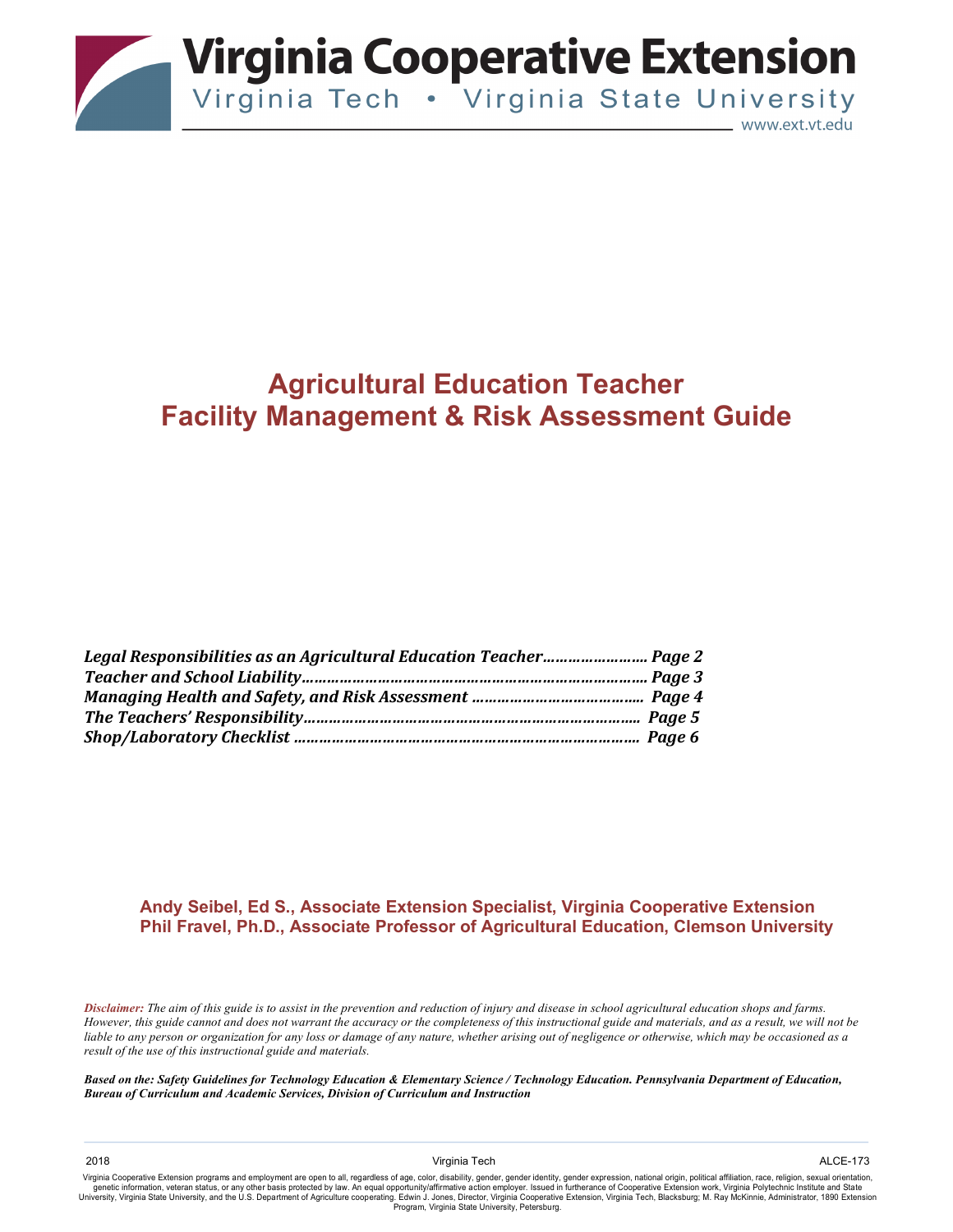### **Legal Responsibilities as an Agricultural Education Teacher Relating To Negligence**

The **LEGAL DEFINITION** of "negligence" is important for every teacher to know. Negligence, as defined by the courts today, is conduct that falls below a standard of care established by law or profession to protect others from an unreasonable risk of harm, or the failure to exercise due care. It should be noted that in the absence of specific laws or local policies, the profession sets the standard of care expected. The teacher has three basic duties relating to the modern concept of negligence:

- *Duty of instruction.*
- *Duty of supervision.*
- *Duty to properly maintain facilities and equipment.*

Failure to perform any duty may result in a finding that a teacher and/or administrator within a school system is/are liable for damages and a judgment awarded against him/them.

**DUTY OF INSTRUCTION**: includes adequate instruction before a laboratory activity (preferably in writing) that:

- is accurate, is appropriate to the situation, setting, and maturity of the audience, and addresses reasonably foreseeable dangers.
- identifies and clarifies any specific risk involved, explains proper procedures/techniques to be used, and presents comments concerning appropriate/inappropriate conduct in the lab. Instruction must follow professional and district guidelines. A teacher who sets a bad example by not following proper laboratory procedures may be held liable if injury results from students following the teacher's bad example.

**DUTY OF SUPERVISION:** includes adequate supervision as defined by professional, legal and district guidelines to ensure students perform properly in light of any foreseeable dangers. Points to remember:

- Misbehavior of any type must not be tolerated.
- Failure to act or improper action is grounds for liability.
- The greater the degree of danger, the higher the level of supervision should be.
- The younger the age of students or the greater the degree of inclusion of special population students, the greater the level of supervision should be.
- Students must never be left unattended, except in an emergency where the potential harm is greater than the perceived risk to students. Even then, risk should be minimized or responsibility transferred to another authorized person if the situation allows.

#### **DUTY OF MAINTENANCE:** includes ensuring a safe environment for students and teachers.

- Never use known defective equipment for any reason.
- File written reports for maintenance/correction of hazardous conditions or defective equipment with responsible administrators.
- Establish regular inspection schedules and procedures for checking safety and first aid equipment.
- Follow all safety guidelines concerning proper labeling, storage and disposal of chemicals.

By keeping files of all hazard notifications and maintenance inspections, teacher liability in the event of an accident is minimized in cases where no corrective actions were subsequently made

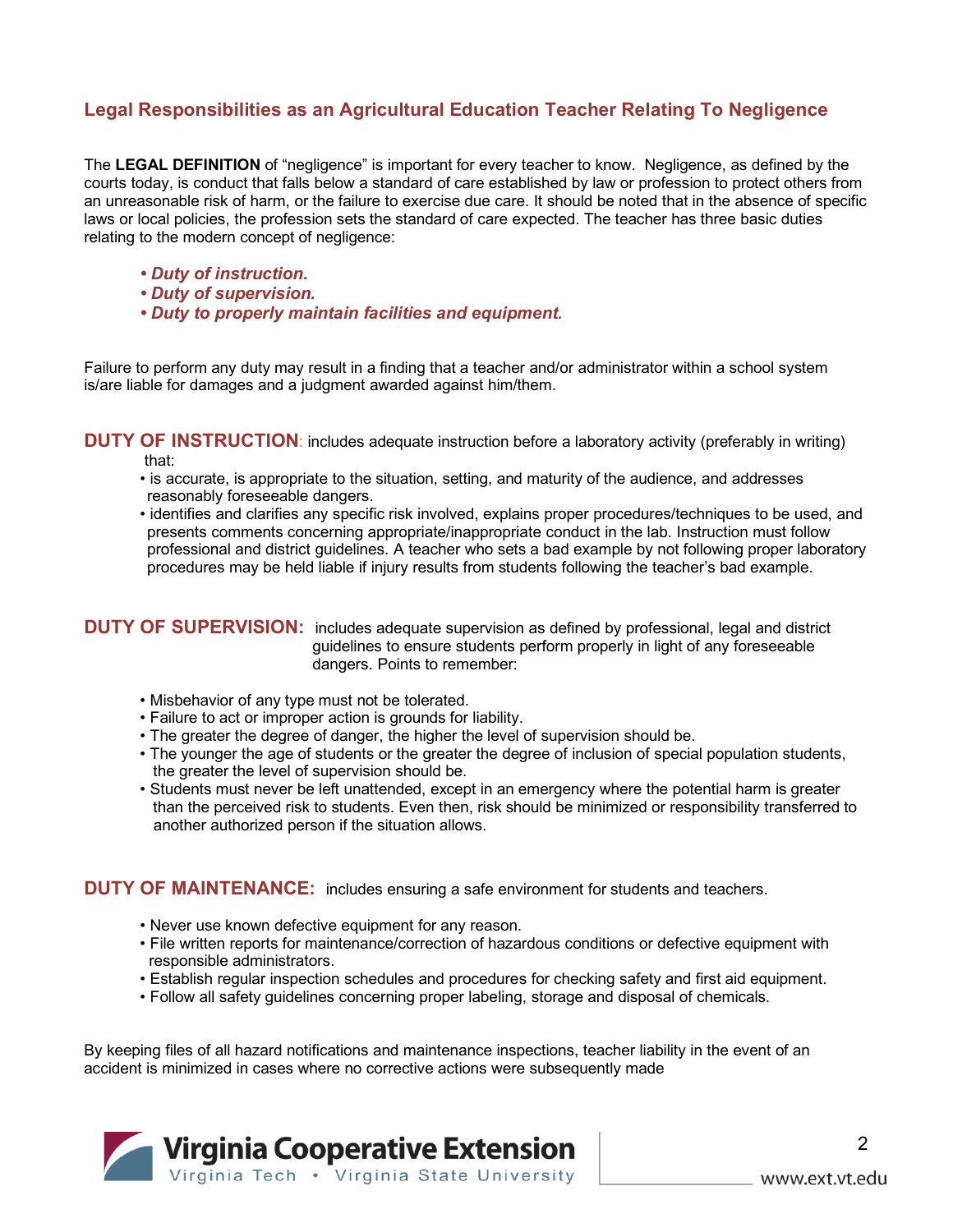## **Teacher and School Liability**

We live in a litigious time. Even the most conscientious teacher may have an accident involving a student injury and a suit may be filed. Teachers are most at risk when they are negligent in providing safety instruction and a safe environment. A safe environment includes the condition of the facilities and equipment as well as appropriate supervision.

In 2005 John Kessell et. al. reviewed case law in regards to career and technical education. They comment:

"When litigation issues are discussed in education, the possibilities of right and wrong are endless. One of the key issues of any litigation factor is the aspect of liability. This is often defined and litigated as a tort action. Tort liability can be defined as a wrongful doing. The area of tort that concerns agricultural education the greatest is negligence. These actions of litigation can occur from conditions of facilities to the condition of equipment being used during labs and hands-on activities. Actions under this topic also include travel with students for professional conferences, international experiences, career development opportunities, and other state and national FFA activities. An additional area of concern lies on the liability of the institution with student teaching, internships and job shadowing.

Four main questions must be asked during a tort liability charge. (Kaplin & Lee, 1995).

- 1) Does the institution possess a custodial relationship to the student?
- 2) Was there a duty to protect from harm?
- 3) Was there a duty to anticipate and intervene on any wrong doing?
- 4) Is this the reasonable person standard, did the faculty member do what should have been done. (Kaplin & Lee, 1995).

The majority of tort liability negligence proceedings in vocational and agricultural education occur within classroom and laboratory activities…. The effects of tort liability are great on an institution which has been found to be negligent. It is critical to document the instruction and use of materials and procedures to minimize the threat of negligence within the educational setting in secondary and post-secondary institutions."

#### **Generally Kessell found that teachers minimized their risk of being found negligent when they provided safety instruction and their teaching facilities were properly maintained (e.g. guards in place).**

A Historical Review of Tort Liability Verdicts Impacting Secondary Agricultural Education. John Kessell, Justin Scott, David Lawver, Steven Fraze, Texas Tech University (2005).

*Disclaimer: The aim of this guide is to assist in the prevention and reduction of injury and disease in school agricultural education shops and farms. However, this guide cannot and does not warrant the accuracy or the completeness of this instructional guide and materials, and as a result, we will not be liable to any person or organization for any loss or damage of any nature, whether arising out of negligence or otherwise, which may be occasioned as a result of the use of this instructional guide and materials.*

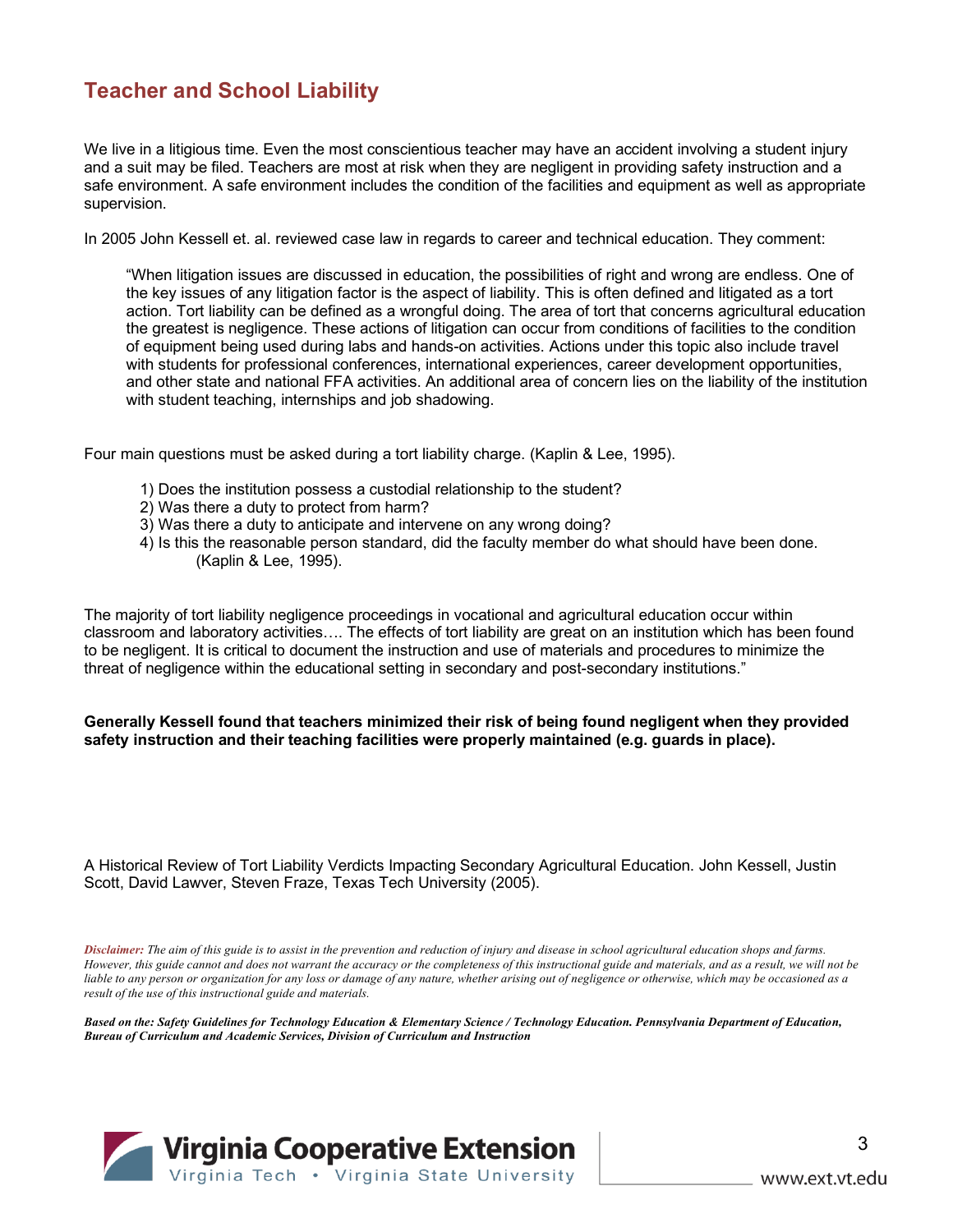#### **Legal Defenses for an Agriculture Teacher**

**Vis Major (an act of God)** – Where an act of God or an uncontrollable act of elements occurs there is no liability. On the other hand, where an act of God would not have caused the injury had prudent precautions been taken, the act of God would not necessarily be permitted to defend the liability to the injured person.

**Assumption of Risk** – A student assumes normal risk for the operation of some machinery, but this does not mean that they necessarily assume the risk from working with unsafe equipment.

**Contributory negligence** – if a student fails to measure up to the standards of a reasonably prudent person under existing circumstances the conditions are not responsible but if students might have been injured regardless of their action, then contributory negligence cannot be declared.

**Comparative negligence** – This states that in case both student and instructor contributed to the negligence, the damages are pro-rated. Thus an instructor might be held partly responsible for damages.

**Unavoidable accident** – There was nothing the instructor could have done to prevent the accident.

*Based on Management of the Agricultural Laboratory*

#### **Managing Health and Safety, and Risk Assessment**

Managing health and safety – you need to manage it to ensure that you, and your students and others are kept safe. The main elements to consider are:

**Policy** – setting a policy and making sure everyone knows and understands it; *Organizing* – to promote a positive health and safety culture to implement the policy, and train and consult students and other workers; *Planning and implementing* – systems to assess and control risks; *Measuring performance* – systems to monitor whether standards are being met;

*Learning from experience* – systems to review what actually happens and using any lessons learned as the basis for improvements.

**Safety is everyone's responsibility.** Engage your students in the process of creating a safe environment in your school setting. This promotes personal responsibility and builds a culture of safety.

#### **Communication of Safety to Parents/Guardians**

For years, technology education teachers have used "permission slips" that were sent home and signed by the parents/guardians permitting their child to participate in the laboratory. Many teachers believed that these "policy statements" relieved them of some or all of their responsibilities and liability should an accident occur. *IT DOES NEITHER OF THESE.*

The purpose of this type of communication is to:

- **Inform** the parent/guardian of his/her child's participation in the activity.
- **Outline** the safety instruction and procedures followed by the teacher and the district.
- **Obtain** from the parent/guardian relevant information regarding any health problems having a bearing on the child's performance. • List the parent/guardian's telephone number(s) where he/she can be reached.

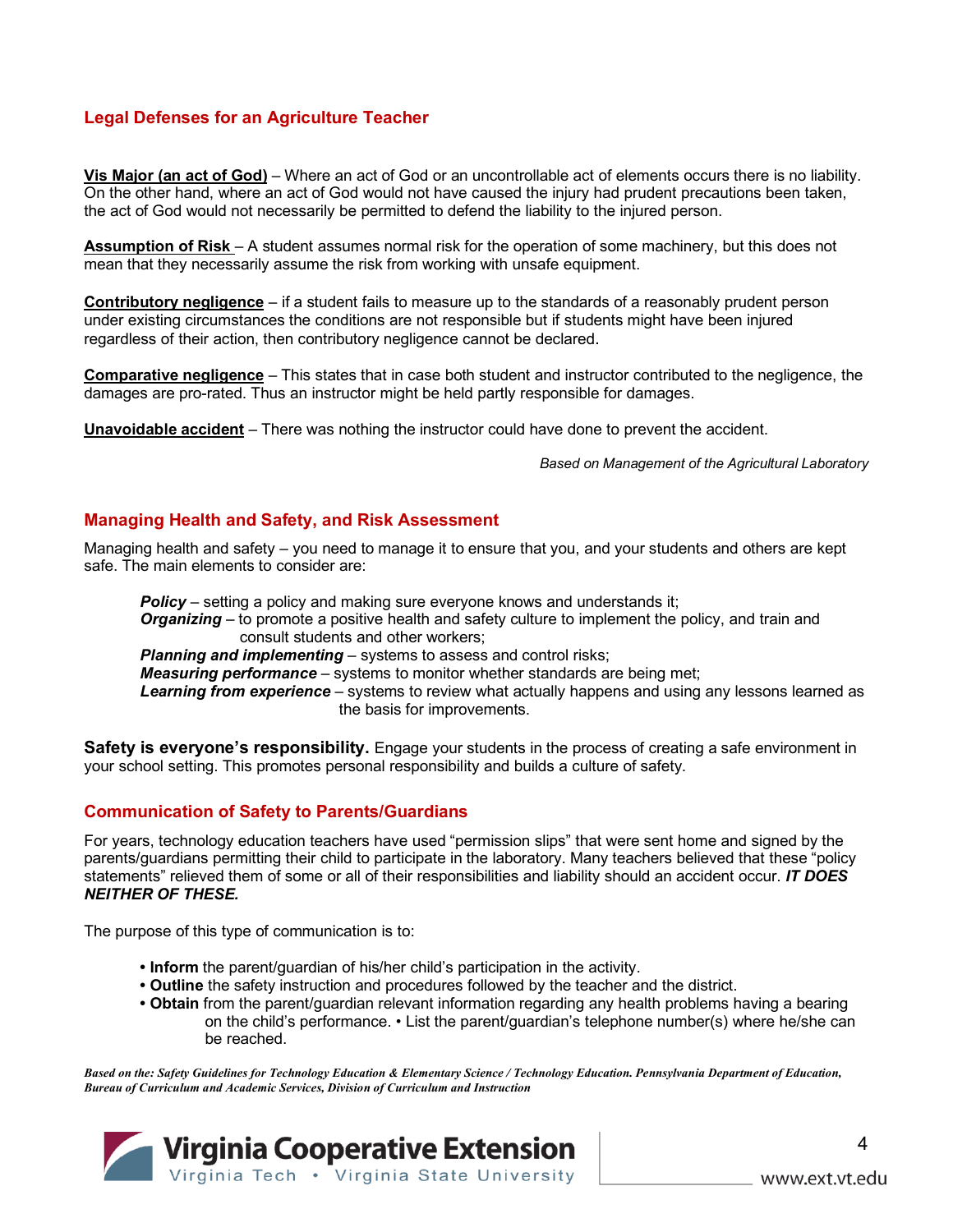## **The Teachers' Responsibility**

The **major** responsibility for laboratory safety instruction and accident prevention falls on the teacher. The following are considered to be part of the responsibilities of the teacher in a comprehensive accident prevention program for agricultural education.

#### 1. **DO NOT LEAVE THE FACILITIES UNSUPERVISED AT ANY TIME WHEN STUDENTS ARE PRESENT**.

- 2. The teacher should emulate (model) safe practices and techniques at all times.
- 3. Incorporate safety instruction in the course of study and maintain documentation as to who received instruction and when instruction was given. Safety tests should be filed and keep for four years post student graduation.
- 4. Present instruction on potential hazards and accident prevention specific to the particular school laboratory.
- 5. Instigate and develop a comprehensive safety program for your particular school laboratory.
- 6. Develop specific safe practices, rules and regulations relating to your facilities and provide for their enforcement.
- 7. Keep informed of new and accepted safe practices for accident prevention.
- 8. Provide proper instruction for the use of all tools, machines and equipment. Keep a record of each student's attendance, safety training and safety evaluation.
- 9. Require that a student be enrolled in the agricultural education program and receive the required safety instruction prior to working in the laboratory.
- 10. Insist that adequate eye protection be worn in all education laboratories at all times.
- 11. Insist on proper protective equipment in all laboratory areas and require students to wear proper clothing, eye protection and adequate hair guards while working in the laboratory. Generally leather closed toed shoes are required and have students remove and/or secure all jewelry while working in the laboratory.
- 13. Devise and enforce safe housekeeping procedures.
- 14. Insist that guards meeting accepted standards be provided and used whenever a machine is operated.
- 15. Establish and maintain the safest possible working environment.
- 16. Have set, pre-planned procedures in case of an accident or emergency.
- 17. Provide prompt and thorough reports of accidents including:
	- (a) Written report by instructor.
	- (b) Written accounts by witnesses.
	- (c) Photographs of accident scene and conditions.
- 18. Always provide for the supervision of students in the shop, school farm, or other laboratory setting in accordance with legal requirements.
- 19. Regularly review laboratory facilities to maintain safe conditions. Give special attention to these items:
	- (a) Layout
	- (b) Utilities and building services
	- (c) Equipment guarding
	- (d) Storage and conditions of tools
	- (e) Storage, labeling and handling of materials.
- 20. Submit written recommendations to the administration for improving safety conditions.
- 21. Review all IEP's on a regular basis to address the needs of all students enrolled in all agricultural education classes.
- 22. Criteria for scheduling special needs students into laboratory classes should be established by a team of counselors, technology/agricultural education teachers, special education teachers and school administrators. Aides or special equipment should be made available to the technology education teacher. This should also include the appropriateness of placement of the student.
- 23. Agricultural Education teachers need to have a current first aid certification.

*Disclaimer: The aim of this guide is to assist in the prevention and reduction of injury and disease in school agricultural education shops and farms. However, this guide cannot and does not warrant the accuracy or the completeness of this instructional guide and materials, and as a result, we will not be liable to any person or organization for any loss or damage of any nature, whether arising out of negligence or otherwise, which may be occasioned as a result of the use of this instructional guide and materials.*

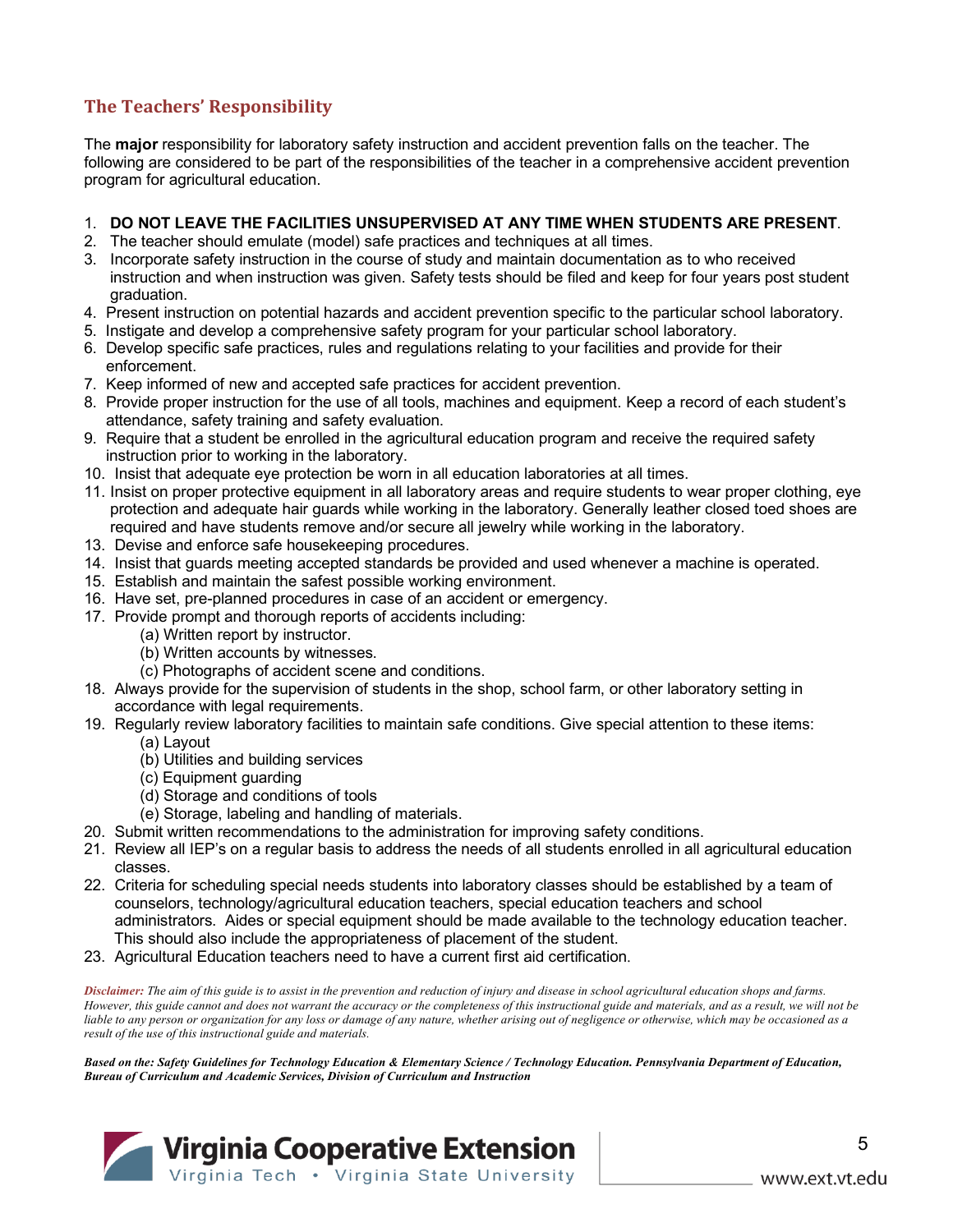#### **Shop/Laboratory Checklist**

#### **General Shop – recommendations**

- 1) Safety glasses are required.
- 2) Hearing protection is provided for use of tools exceeding 85 db.
- 3) Aisles are properly indicated, and aisles, passageways and corridors are free of obstructions.
- 4) Exit signs are visible and directional exit signs provided. Exit signs have letters 6" high, 3/4" strip and 5 candlepower illumination.
- 5) A fire alarm is provided.
- 6) Exit doors and access to exits are not locked from exit side.
- 7) Condition of floors maintained in a clean and dry condition and free from obstructions and debris.
- 8) Ventilation is proper and adequate for the lab.
- 9) Fire extinguishers of proper types, adequately located and maintained (tested yearly). Maximum height 5', if under 40#, 3 1/2' if over 40#.
	- Class A fire wood, paper, cloth and rubber-foam and dry chemical recommended
	- Class B fire flammable liquid, gas, and grease dry chemical, CO2 and foam recommended
	- Class C fire energized electrical dry chemical & CO2 recommended
	- Class D fire combustible metals specific for the chemical
- 10) Non-exit doors are clearly identified "not an exit" or otherwise labeled for use.
- 11) Every opening, floor or platform 4 ft. or more above ground level has a standard guard rail 42" high with an intermediate rail and a toe board of at least 4 in. above the floor. Rail must withstand 200# thrust.
- 12) All stairways having more than four (4) risers have a standard hand railing 30" 34" high.
- 13) All gears, moving belts, chains, and shafts, etc., are protected by permanent guards.
- 14) All stationary power tools are anchored to the floor.
- 15) Illumination is adequate. Good shadow-free lighting is required 30 foot-candles (fc) general area, 50 fc on work areas, 100 fc for delicate repair work.
- 16) A trained person (or persons) is available to render first aid.
- 17) First aid supplies approved by the health department and readily available.
- 18) Fire blankets are readily available.
- 19) Battery charging area will provide facilities for flushing and neutralizing electrolyte.
- 20) Respirators are provided in dusty areas.
- 21) Face shields are provided at every power tool.
- 22) Safety lanes are provided around power and non-powered stationary tools Non-skid surfaces provided at power tools on smooth floors.
- 23) Bump hats or hard hats are available for appropriate applications.
- 24) Toe guards are available for appropriate applications.
- 25) Washing facilities are provided and properly maintained.
- 26) Restroom facilities are provided if not readily available.
- 27) A keyed master disconnect switch for all power tools.
- 28) Safety areas are marked around stationary tools.
- 29) Stationary machines are arranged so that individuals are protected from hazards of other machines.
- 30) Tools are kept sharp, clean, and in good working order.
- 31) Drill presses are equipped with clamps or vises.
- 32) Shears are shielded.

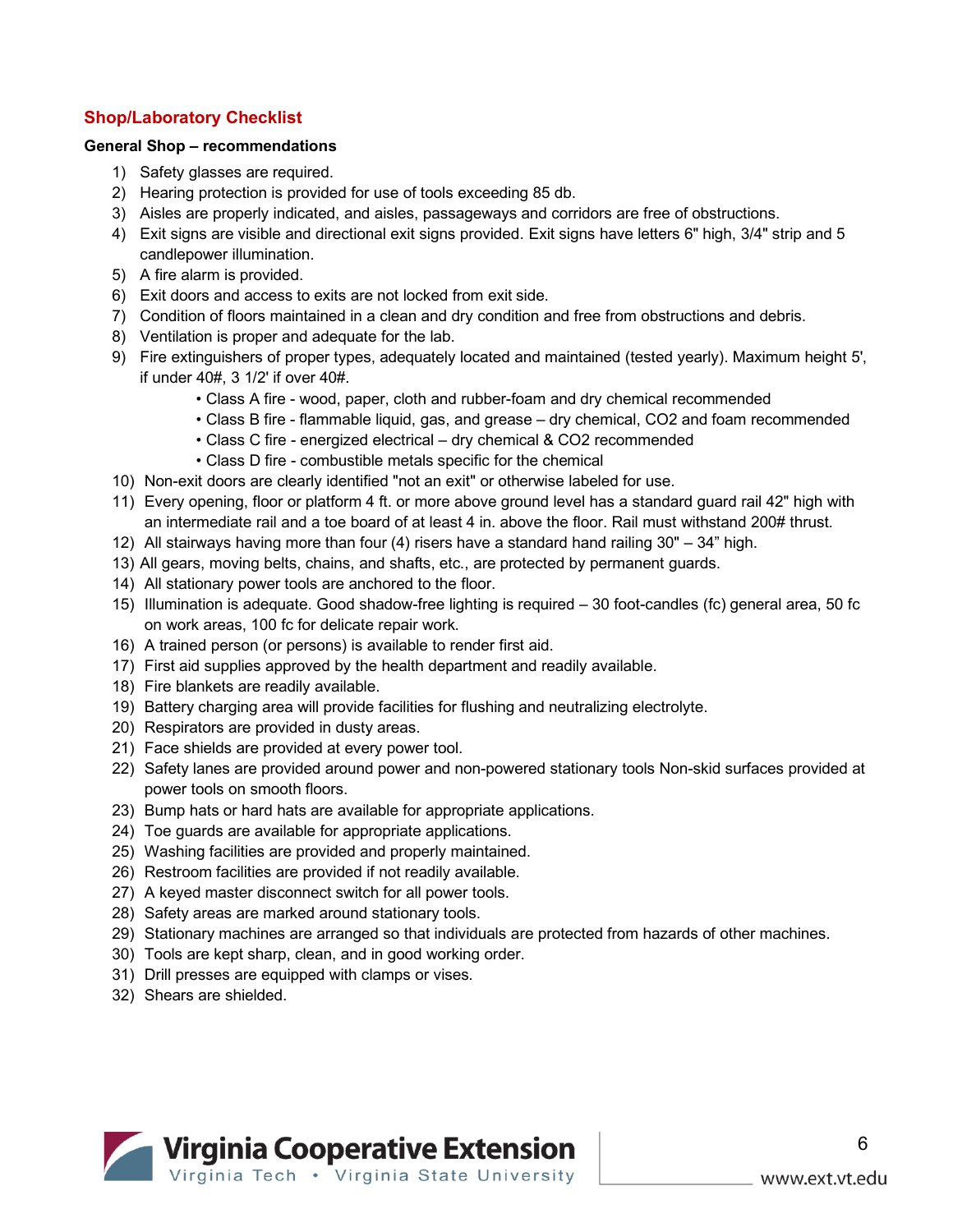#### **Materials Storage**

- 1) Pressure safety cans are used for flammable or combustible liquids.
- 2) Combustible wastes are kept in covered metal containers.
- 3) A fire resistive cabinet is used to store flammable liquids.
- 4) Stored wood and metal are stacked safely and solidly so they will not fall.

#### **Ladders**

- 1) All ladders are in good repair and stored properly. Ladders not exposed to elements, heat and dampness, hung horizontally.
- 2) All portable ladders have safety feet.
- 3) All fixed ladders meet design specifications. Rung to back clearance -7 in., maximum rung spacing 12 in., caged if more than 20 ft. to a maximum of 30 ft.

#### **Electrical**

- 1) Electrical cabinets and power room is accessible only to authorized personnel.
- 2) Circuit breakers and disconnects are clearly labeled.
- 3) All electrical receptacles, junction boxes and switch boxes are properly covered.
- 4) All electrical outlets and fixtures are grounded.
- 5) All stationary power tools and equipment are grounded.
- 6) All extension cords and portable power tools are grounded or tools are double insulated.
- 7) All electrical disconnects are identified (circuit breakers, fuse boxes, etc.) in boxes.
- 8) The signal units for heating, ventilating and air-conditioning are operational.
- 9) Overcurrent devices are provided on all electrical loads.

#### **Hoists**

- 1) Safety hooks are used on all chains and lifting devices.
- 2) Rated load plainly marked on the side of lifting equipment.
- 3) Stands are provided to block raised equipment.

#### **Compressed Air**

- 1) Compressed air plumbing is steel or copper (L or M) not PVC.
- 2) Hoses are in good condition.
- 3) Air used for cleaning is regulated to not more than 30 psi and chip guarded.
- 4) Safety valve in the air line is in good working order.
- 5) There are pressure gauges on the air lines.
- 6) Air compressor is drained frequently.
- 7) Air compressor fans and flywheels within 7 ft. of the floor are guarded with a guard having holes not greater than 1/2 in. in width.
- 8) Compressor is placarded as "automatic equipment".

#### **Woodworking Equipment**

- 1) Saw blades and cutterheads are sharp and in good condition.
- 2) Push sticks or push blocks are available.
- 3) The table saw is equipped with a hood, guard, anti-kickback and spreader.
- 4) The band saw has an adjustable guard above the blade rolls and the blade wheels are covered.
- 5) The jointer has a working automatic guard covering all sections of the cutting head.
- 6) Power miter saw is in guards work smoothly. Saw is secured to a bench or stand.
- 7) The radial arm saw is equipped with hood guard, anti-kickback, rotation sign, automatic return, and table extension or stop.
- 8) All saws have roller units or stands to assist moving material to the saw and removal after cutting.

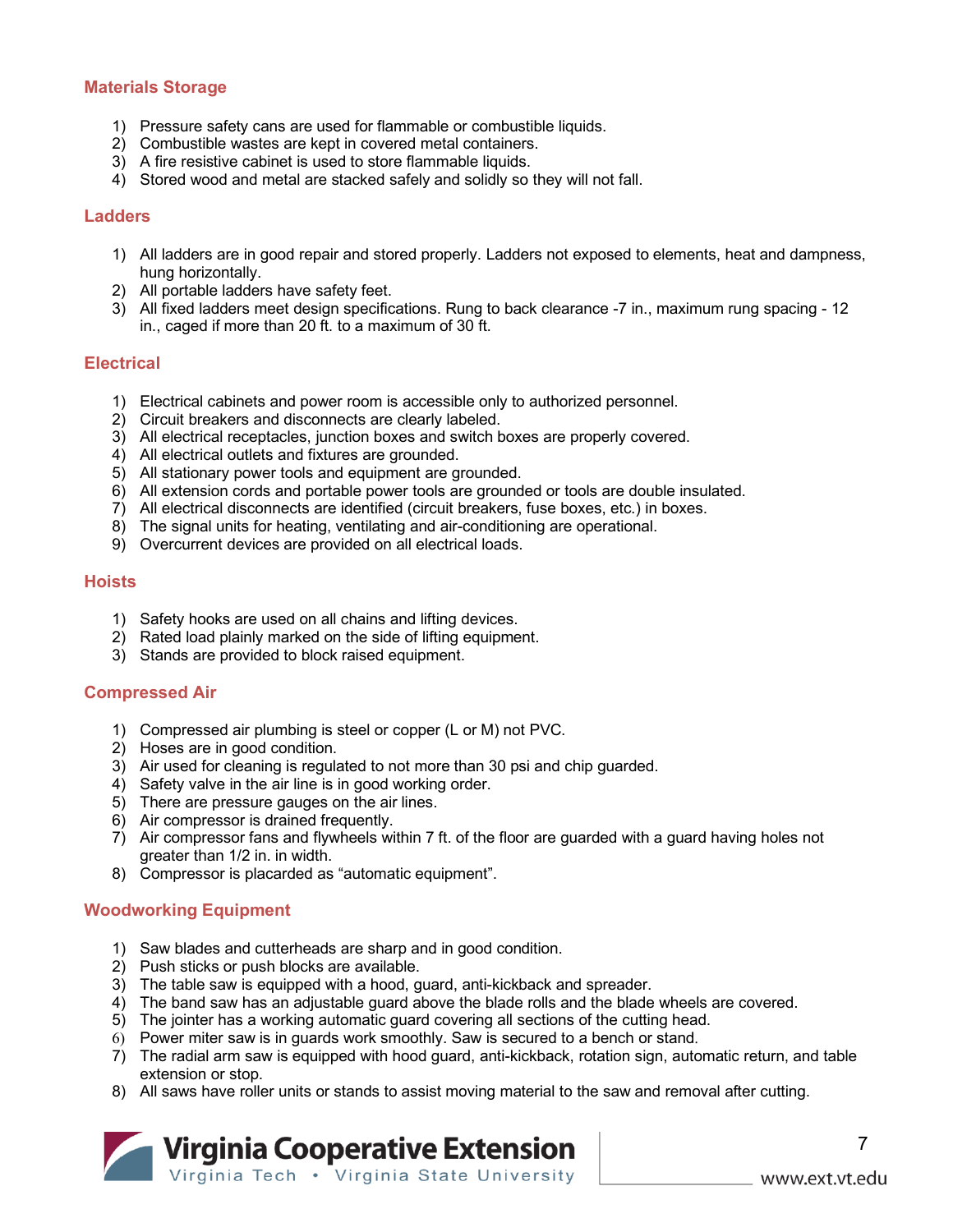#### **Grinders**

- 1) The grinder has a safety guard at the point of operation.
- 2) The grinder has guards to cover the spindle ends, nuts and flanges.
- 3) The work rests are adjusted to within 1/8 inch of the grinding wheel.
- 4) The adjustable tongue guard or spark deflector on grinder is adjusted to within 1/4" of the grinder wheel.
- 5) Maximum periphery exposure for a stationary grinder is 65 degrees. (Exposed distance between tool rest and tongue guard or spark deflector.)
- 6) Grinding wheel of the right type and in good condition with no cracks, wheel diameter over half -of original size.
- 7) Cooling container nearby and filled.
- 8) Wheel dresser available.
- 9) All portable grinders and saws have proper shielding in position.
- 10) Power cords in good condition.

#### **Arc Welding**

- 1) Adequate ventilation is provided for the dissipation of exhaust gases and welding fumes.
- 2) Arc welder cables are not worn or damaged.
- 3) Electrode holders are in proper condition to avoid exposure to electrical connections.
- 4) Electrode holders are hung up and so placed and fastened securely to the cable that they do not make electrical contact.
- 5) Arc welding helmets with tempered safety glass of the proper shade are in good condition.
	- Shielded metal-arc welding (SMAW)1/16 5/32 electrodes No.10
		- TGAW 1/16 5/32 electrodes No. 11-12
		- Gas-shielded ferrous arc welding (GMAW) 1/16 -5/32 No.12
		- Carbon arc. No. 14
- 6) Fire resistant curtains or shields are used around arc welding areas or booths.
- 7) The floor in the welding area is kept dry and free of combustible materials.
- 8) Protective gloves are provided and are in good condition.
- 9) Protective clothing such as jackets, sleeves, or capes are provided for out of position welding.
- 10) Shade 3-5 goggle or face shields are provided for plasma cutting.

#### **Compressed Gas Storage/Welding**

- 1) Compressed gas cylinders are chained or OTHERWISED secured in place.
- 2) The protective cap is in place on all stored cylinders.
- 3) Combustible compressed gas and oxygen cylinders are separated by at least 20 ft. or a 5 ft. high wall of 1/2 hr. heat barrier.
- 4) Portable gas welding equipment has the cylinder valves turned off when not in use.
- 5) Oxyacetylene manifold welding systems have been installed according to the N.F.P.A. Shut off valves are working.
- 6) Gas welding goggles with tempered safety glass of the proper shade and are in good condition.
	- Torch brazing No.3 or 4
	- Light cutting to 1 in. No.3 or 4
	- Gas welding (light) up to 1/8 in. No.4 or 5
	- Gas welding (med.) 1/8 1/2 in. No.5

#### **Dress**

- 1) Rings and other jewelry are removed when working in the shop.
- 2) All clothing worn is free from loose sleeves, flopping ties, loose coats. etc.
- 3) Long hair is tied back.
- 4) Shoes cover feet (closed toe). Leather is required for welding.

Adapted from Planning, Organizing, and Teaching Agricultural Mechanics. Bear and Hoerner, Hobar Publications. 1986